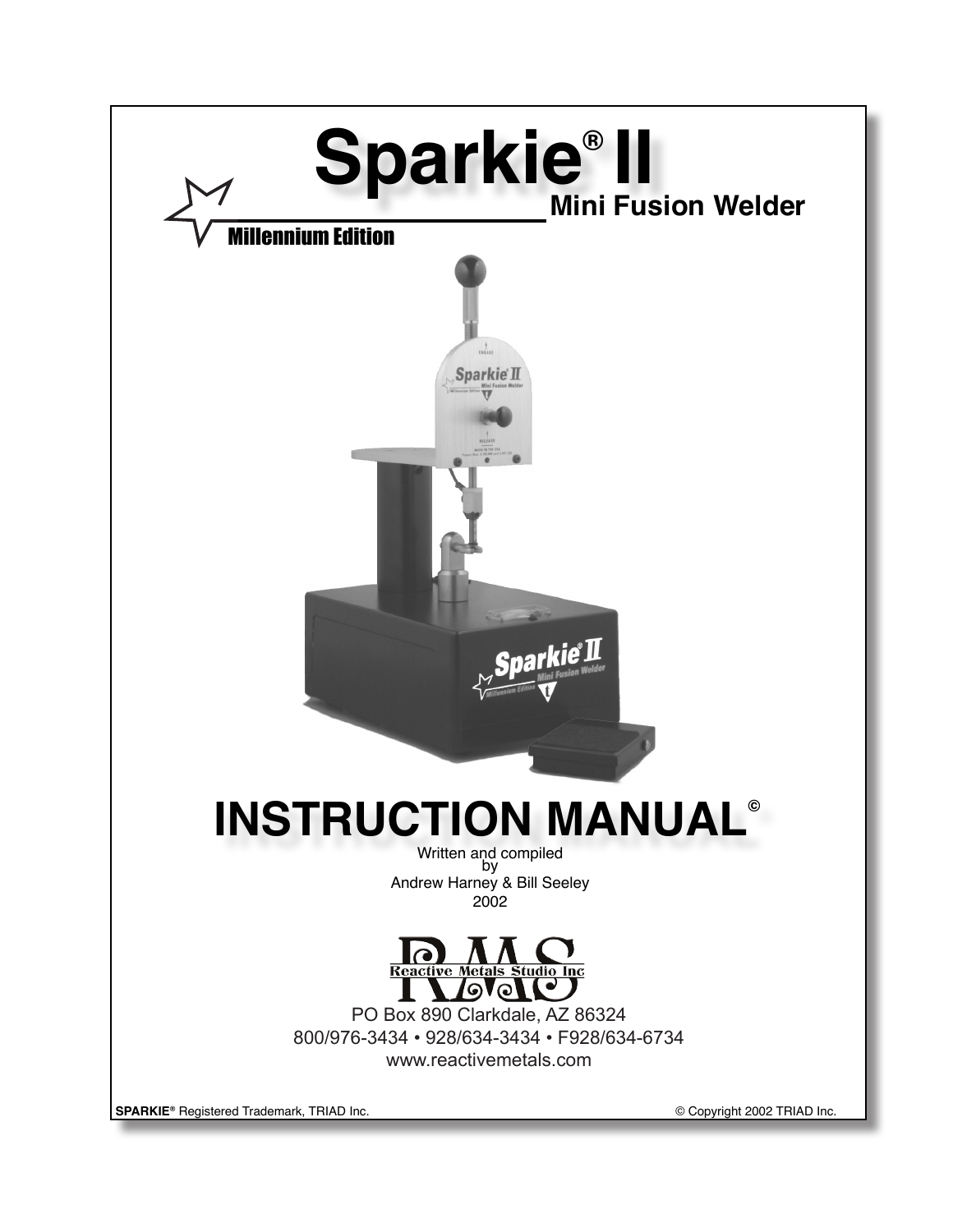## **TRIAD Inc.**

PO Box 2369 Plainville, MA 02762 508/695-2247 • 800/642-4218 • F508/695-2248

## **DISCLAIMER**

TRIAD, INC and/or its representatives shall not be held liable for any injury, incidental or consequential damages or loss of profit. No liability is assumed for damages due to accident, abuse, tampering with the instrument, lack of reasonable care, loss of parts, or subjecting the instrument to short circuits or input values of a magnitude in excess of those specified.

## **WARRANTY**

For two years from the date of purchase, Triad, Inc. will repair or replace The **SPARKIE® II Mini Welder** if defective in material or workmanship. This limited warranty does not include replacing collets, jigs or any damage caused by accident, neglect or misuse and ceases when you sell, rent, or dispose of this welder. The **SPARKIE II** Mini Welder must be delivered or shipped prepaid to the factory with your copy of the warranty or proof of purchase. Please save your shipping carton. Ship to: TRIAD, Inc. 301 West Main St. Chartley, MA 02712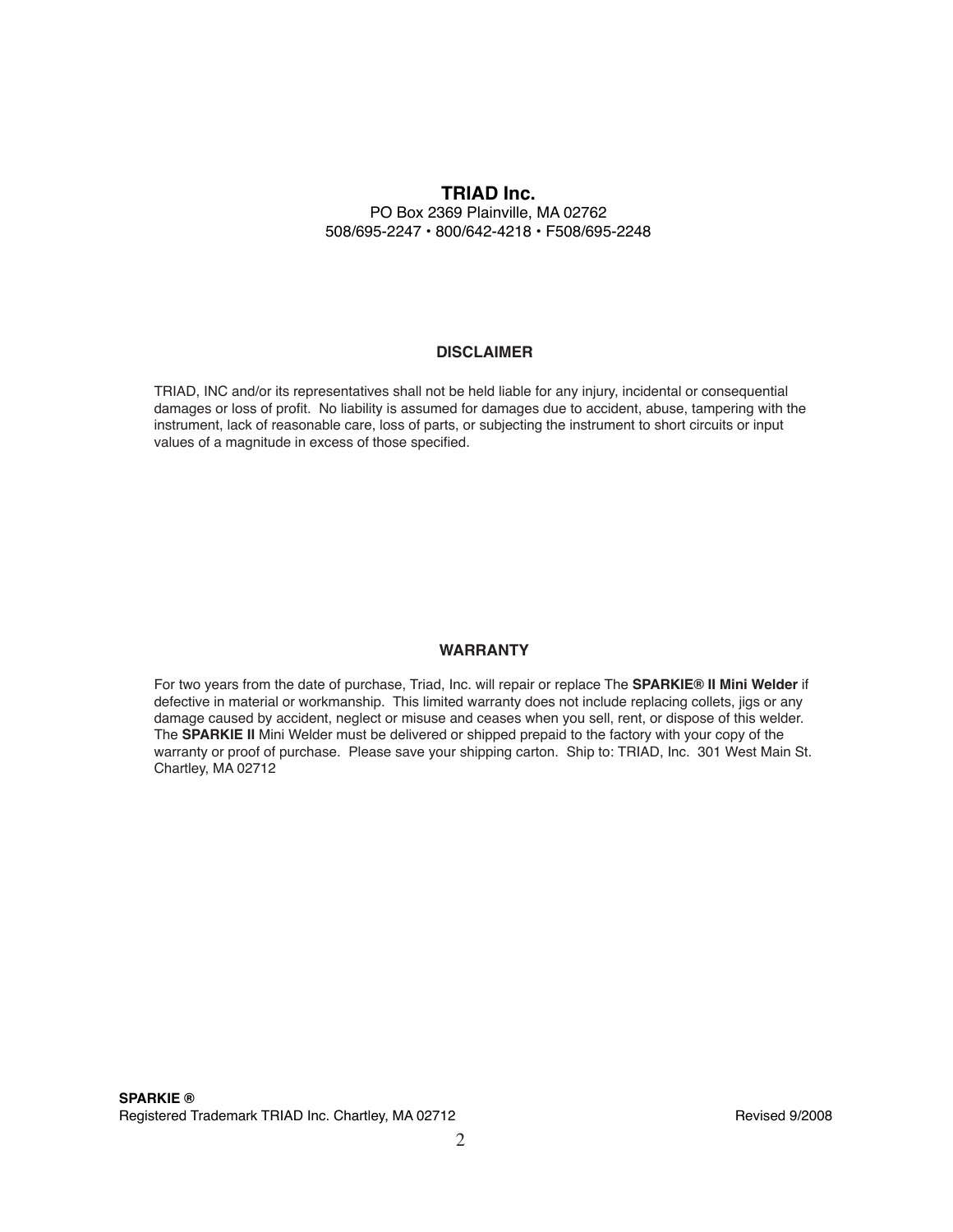## **Introduction**

## **What is new in the Millinneum Edition**

In a word it is simpler to operate. Fewer buttons and dials gives this new version a clean uncluttered look. Charging times have been reduced for faster production rates. The new foot pedal charging control frees both hands for accuracy and speed. The optional **Power Pack** simply pugs in and provides extra power for those big findings .

### **What is SPARKIE II?**

**SPARKIE II** is a mini fusion welder. Fusion welding has been a mainstay in the jewelry industry for many years. Fusion provides a fast, clean bond between similar and dissimilar metals when using fusion findings. Low temperature (pot metal) and lead bearing alloys are not compatible with fusion welding.

**SPARKIE II** is a capacitive discharge welder. Capacitors are used to store an electrical charge, like a battery. That charge is released through a fusion finding as it touches the surface of the receiving metal. A small explosion occurs which blows all of the oxides and gases away from the weld. In that next millionth of a second a vacuum exists, allowing similar and dissimilar metals to bond in the residual heat.

### **What are fusion findings?**

When you look closely at the bottom of a fusion finding you will see a small (appx. .01 in. dia.) nib in the center of a flat plate. It is forged of the same metal as the finding, it is not solder or flux. This nib explodes when the capacitors discharge. The geometry of this contact area is the key to fusion welding.

Fusion findings have been standardized in the industry. They are available from your **SPARKIE II** distributor and other sources.

### **What about quality control?**

The simplicity and speed of fusion welding can be misleading. Proper alignment of the machine and preparation of the pieces to be welded is very important and cannot be over emphasized. Test welds should be performed with some of the actual pieces and findings to be used. Occasional tests should be performed on the finished product.



Fusion post

In the final analysis the precision of the operator is the key to success. The hand held operations must be performed with care and a realization that the quality of the finished product is in the balance during this final few seconds.

## **PLEASE READ ALL OF THE INSTRUCTIONS BEFORE ATTEMPTING TO OPERATE!**

**Note:** For your personal safety and for the proper and efficient operation of **SPARKIE II** welders, TRIAD recommends that you read the instructions **before** operating the machine. Your familiarity with the machine and its operation will permit the continued safe use of **SPARKIE II** in your workplace and will allow for the efficient production of high quality work.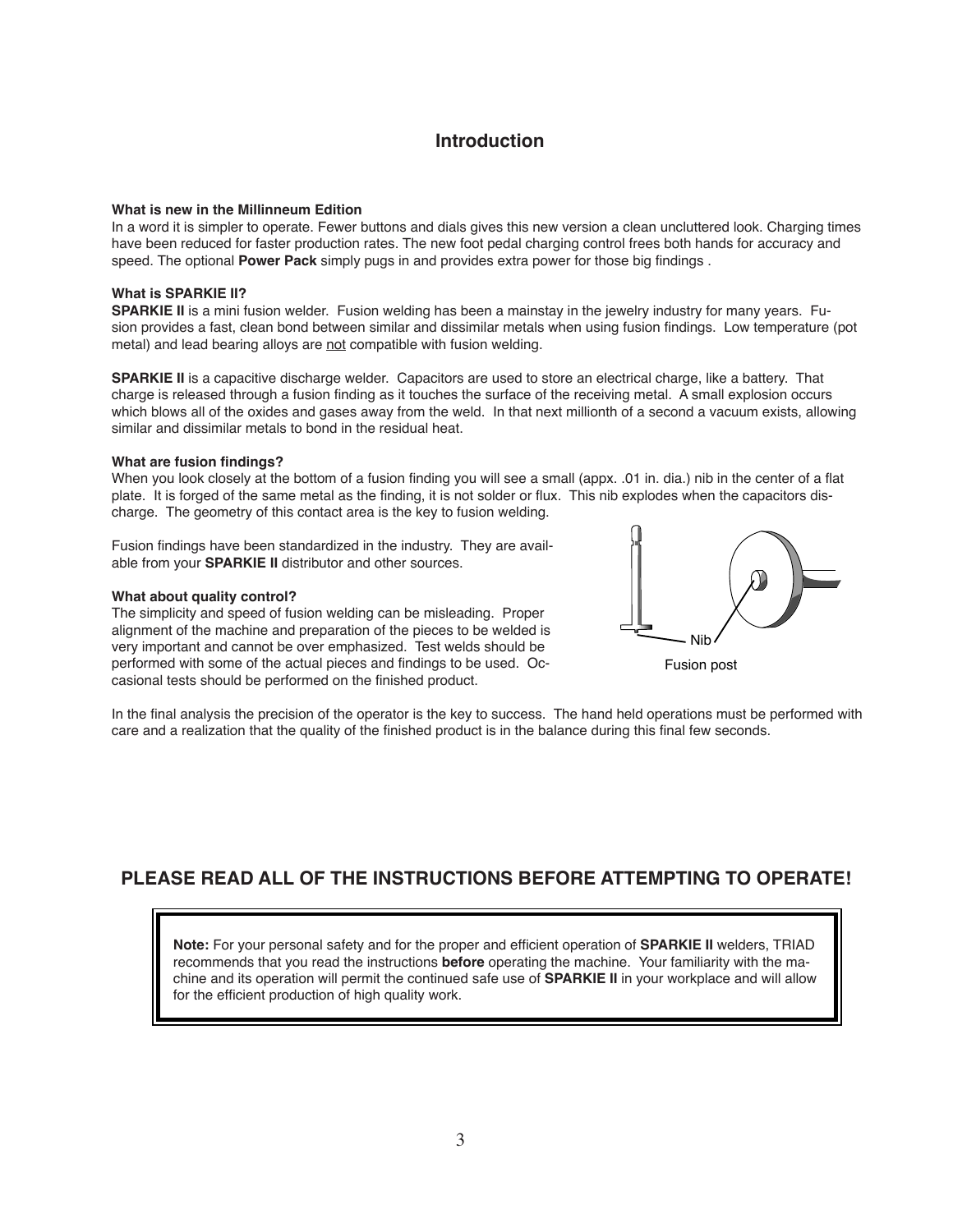**SPARKIE II** working diagram.



Note: Banana plugs are provided on the back for installation of a Power Pack.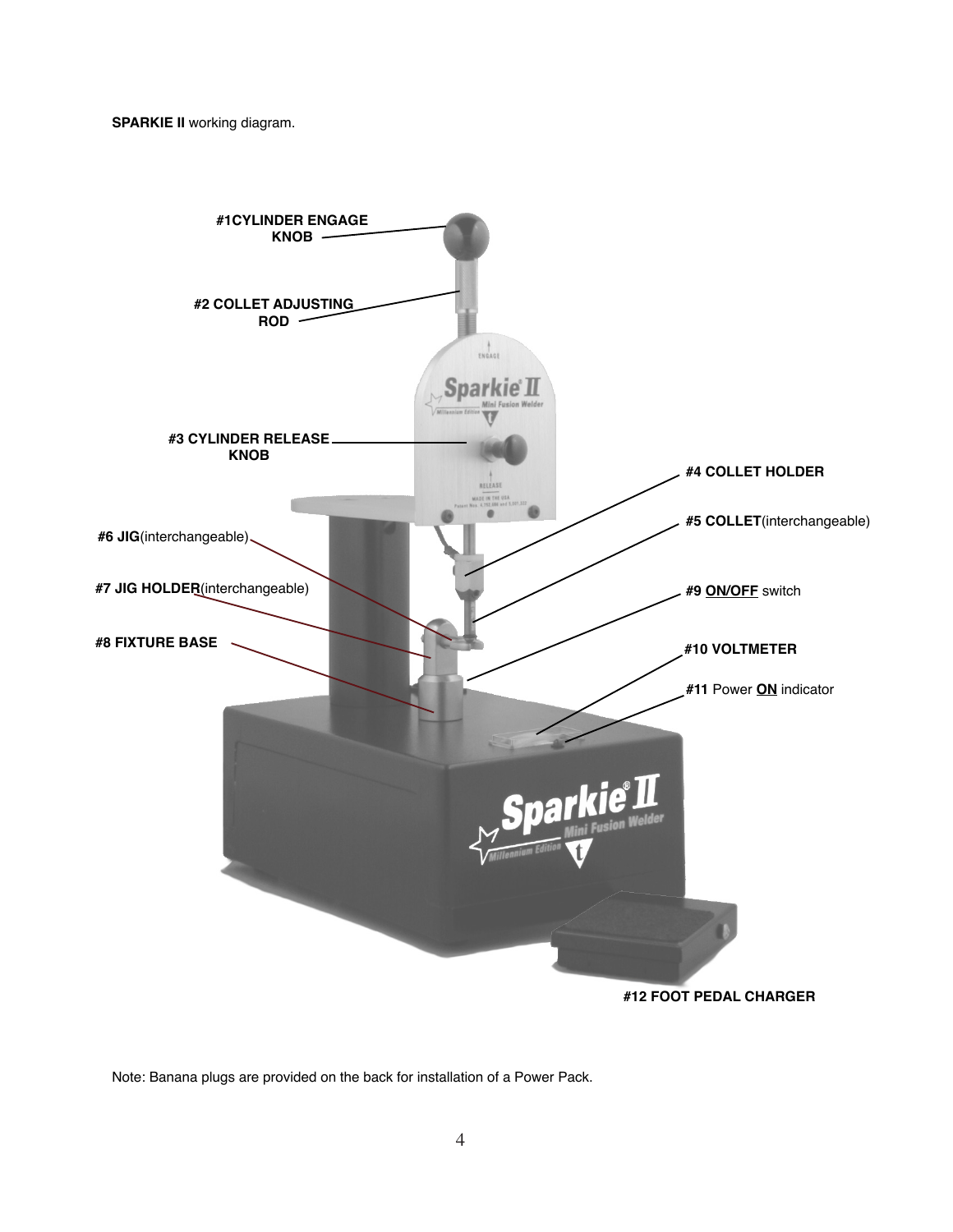## **General Information**

The following items where packed with your **SPARKIE II**: 1) Instruction manual with voltage chart), 2) Collets for ear posts(.030L, installed) and tie tacs(.045L), 3) Jigs SF-6(ear post, installed) and SF-7(tie tac), 4) Allen wrench, 5) Two extra 'O' rings and ball bearings, 6) Safety glasses, 7) Sample kit and test report. **Please save your shipping carton.**

## **Practice**

Prior to plugging **SPARKIE II** into a power source, a dry run should be made to learn what to expect. **If you have already plugged the unit in, please unplug SPARKIE II now!**

1) Pull up on the cylinder **ENGAGE KNOB** (#1) until a slight "click" indicates that it is locked in the up position.

2) While the cylinder is up, note the position and alignment of the **JIG**(#6). The **COLLET**(#5) must align with the center of the hole in the jig. A gentle pull on the **CYLINDER RELEASE KNOB**(#3) will drop the **COLLET HOLDER**(#4). Try it. When in the down position the collet should fit perfectly into the hole in the jig. Try this a few times so you get used to the feel of this operation.

3)The alignment of the jig can be adjusted in two ways.

- A, Loosening the thumb screw on the side of the **JIG HOLDER**(#7) will allow the removal of the jig and adjustments fore, aft and horizontally. Use the allen wrench through the hole in the thumb screw for leverage while tightening.
- B, At the base of the **JIG HOLDER**(#7) an allen screw locks the holder in place and allows adjustments from left to right. The **JIG HOLDER**(#7) may also be removed and replaced with other fixtures.

4) The depth of the stroke can be adjusted with the **COLLET ADJUSTMENT ROD** (#2). This is the threaded cylinder just below the **CYLINDER ENGAGE KNOB**. **SPARKIE II** is shipped with the adjustment set so that the collet rests slightly above the jig. This is normal for most post fusing operations. Other findings and fixtures may need this depth adjustment reset.

## **Operating Instructions**



## **ALWAYS WEAR EYE PROTECTION WHEN OPERATING MACHINERY!**

The safe operation of **SPARKIE II** requires the use of grounded 115 volt AC electrical receptacles. If you are not sure that your receptacles are properly grounded, have them checked by a qualified technician.

## **Set up and post welding**

1) First plug **SPARKIE II** into a grounded 115 volt AC receptacle.

2) Pull the **CYLINDER ENGAGE KNOB**(#1) into the up, locked position.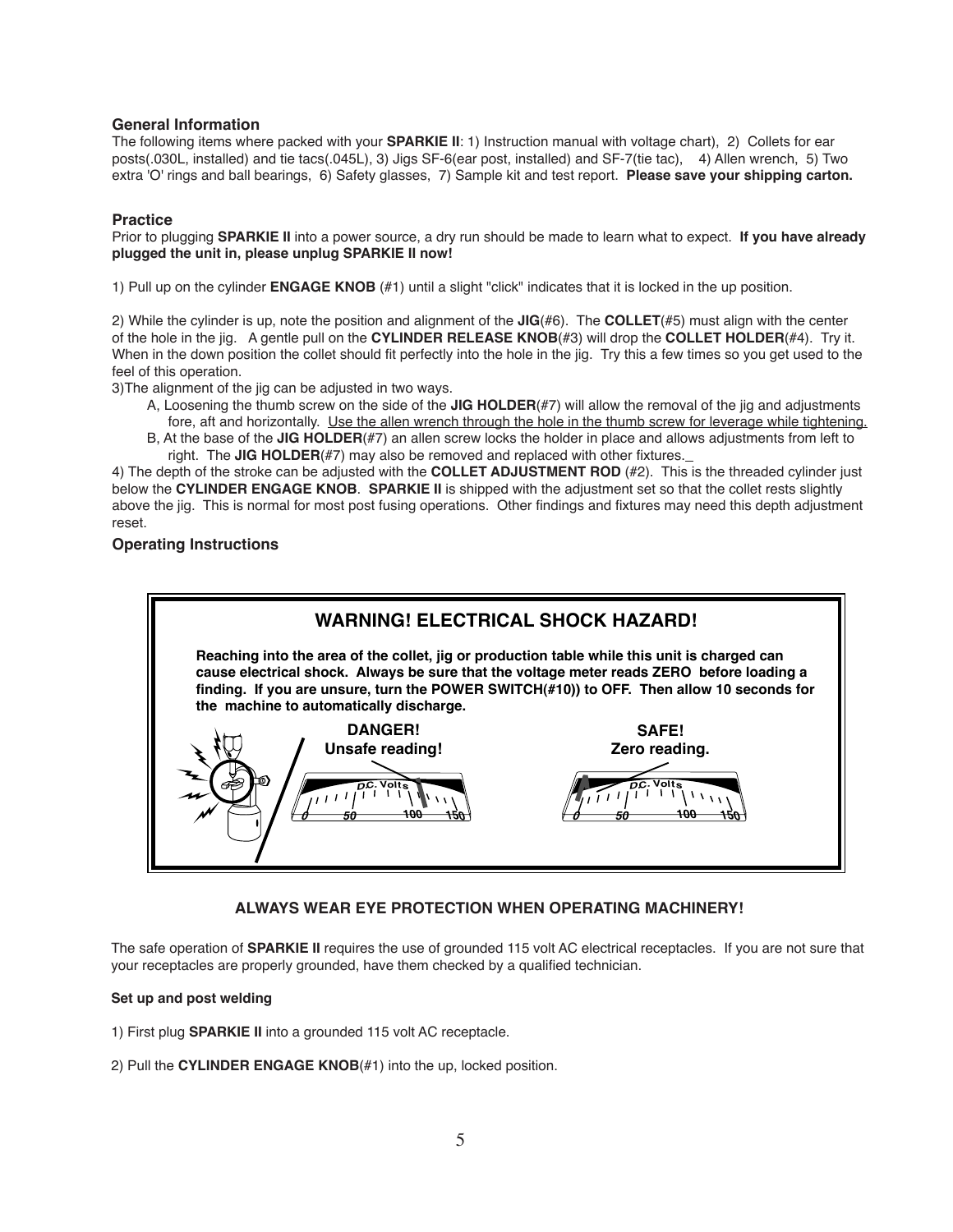3) Check the **VOLTMETER**(#10) for a **zero reading** then insert a stainless steel ear post part way into the **COLLET(#5)**. It is important to leave the finding extended about 1/8th inch below the collet.

4) Place one of the brass samples that came with your welder **firmly** up against the **bottom** of the **JIG(**#7) with your finger (It's OK, you won't get shocked.) making sure the area to be welded is visible and centered through the hole in the jig. See the diagram below.

5) The **Voltage Chart** at the end of these instructions will guide you to the correct voltage for the type of metals you are fusing. The chart is only a guide and test pieces should be fused to find the level that best suits your needs. For now, use a voltage setting of 80.

6) Press and **hold** the **FOOT PEDAL CHARGER**(#12) until the voltmeter reads 80 volts.

7) Gently pull on the **CYLINDER RELEASE KNOB**(#3). **Bang!** The cylinder should have dropped to the down position, sparks should have flown and the weld is complete.

8) Pulling the cylinder into the up and locked positiion will release the finding.



9) Examine the weld closely for a true perpendicular (right angle) position. An uneven splash around the weld may also indicate a misalignment. Poor alignment may make the weld fail. Test the weld by bending the post back and forth. If the weld breaks easily or peels off, either the alignment or voltage will need to be adjusted. While a large amount of splash around the base of the post may indicate too high a charge, no sign of the weld indicates that the voltage is too low. Pitted burn marks will indicate poor contact between the work and jig.



#### **Collet depth adjustments**

Most post welding is performed with the setup just described and allows the collet to set slightly above the jig. Larger findings (joints, catches, ear clips and stick pins) pass through a jig without touching. The depth of the collet stroke must be adjusted so that the finding strikes your work, but does not drive into it and damage it. The stroke depth must also be adjusted when the **Production Table** is installed in place of the jig holder.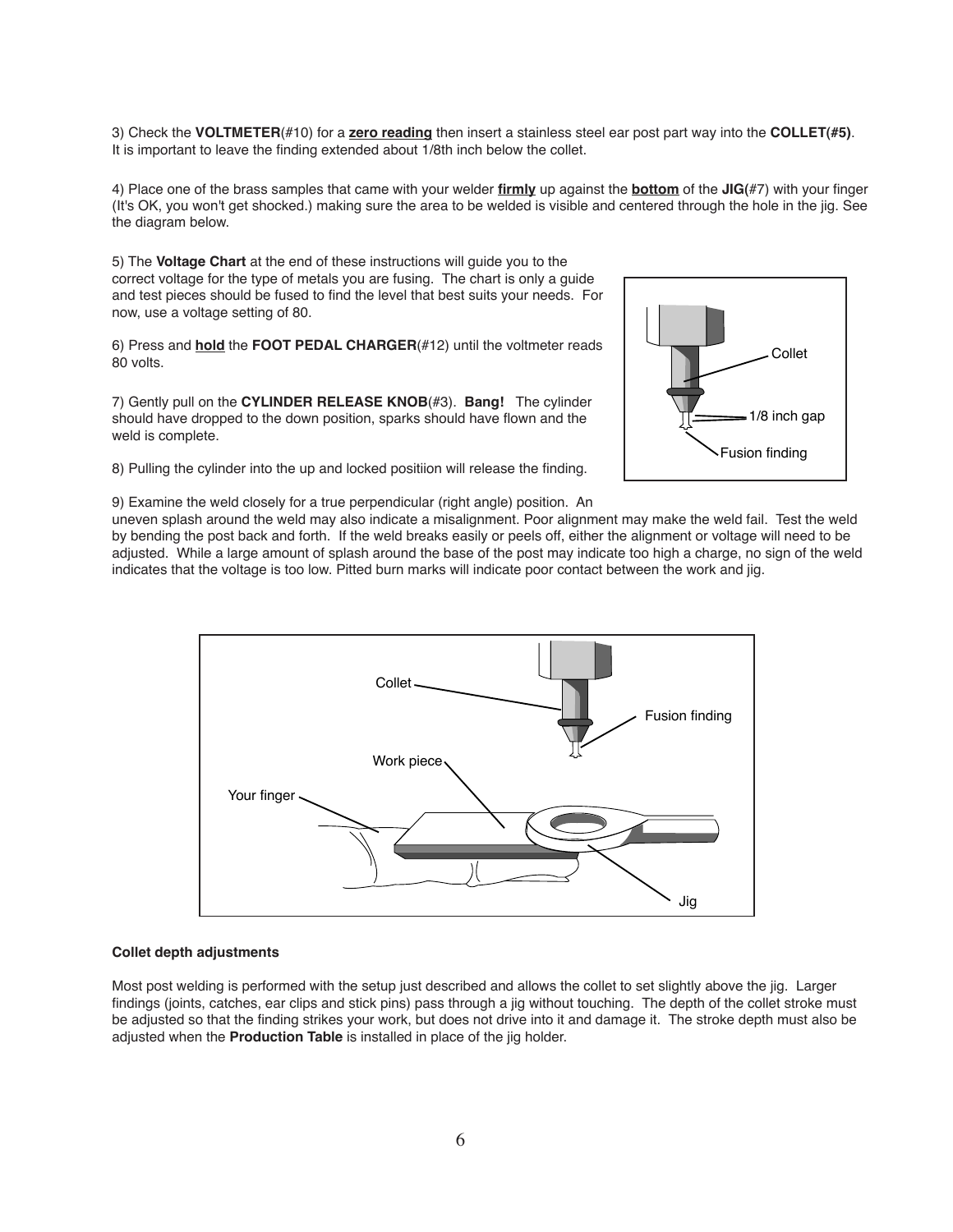## **Stroke Adjustment**

1) With the proper collet and jig installed, release and lower the cylinder so that the **ENGAGE KNOB** is in the down position.

2) The **COLLET ADJUSTING ROD**(the knurled collar) can then be rotated to adjust the stroke depth.

3) Rotate the collar counter clockwise until it comes in contact with the **ENGAGE KNOB**. Continuing to rotate will shorten the stroke.

4) Rotating the collar in a clock wise direction will lengthen the stroke.

### **Set up**

**CYLINDER ENGAGE KNOB** 1) Lower the collet mechanism carefully and check that it will clear the sides of the jig. Check that the jig is aligned and perfectly perpendicular with the collet.

2) Place a finding in the collet and hold a sample piece of metal tightly under the jig.

3) Rotate the **COLLET ADJUSTING ROD** until the finding touches the work piece and then add just a little more until the metal moves down just a hair.

4) Again check that the finding is hitting the metal squarely and clears past the jig. **It is extremely important that large findings hit squarely in order to produce consistent results.**

**NOTE: Welding findings can cause dents in metals thinner than B&S 24ga(.020" or .5mm). Results can vary depending the type of metal and its condition (annealed or work hardened).**

### **Maintenance**

**SPARKIE II** requires very little in the way of special care. All that is necessary is a little cleaning.

Residue from the fusion process will build up on the bottom of the jig. This can be the cause of inconsistent welds and burns on the back of your piece.

1) Loosen the thumb screw that holds the jig in place and pull out the jig.

2) Clean the bottom of the jig with fine abrasive paper or steel wool. Be sure to check inside the hole.

3) Check the shaft of the jig for burn marks and clean. Indications of burns on this shaft mean that the thumb screw was not tight. This can be a source of inconsistent welds.

4) Slip the jig back into the jig holder. Lower the collet into positon and align the jig hole with the collet. Align the **they strike!** Tighten the thumb screw <u>very firmly</u>. Use the allen wrench through the hole in the thumb screw for lever-3 jig and collet so they form a true right angle. **This is very important, findings must be perpendicular to the surface as**  age. Do not overtighten and break the bolt!

Residue can also build up on the bottom of the collet.

1) Loosen the front allen screw on the collet holder. (Not the one with the wire attached.) Pull the collet down and out.

2) Clean any built up metal deposits off the end with sand paper or a small file. Tighten the allen screw firmly when it is back in place.

The "O" ring and ball bearing that hold the post in place in the collet may occasionally need to be replaced.

1) Remove the collet from the holder.

2) Roll the rubber "O" ring off the tapered end of the collet. (Work on a clean surface so these small parts don't get away from you.) If the rubber appears to be cracked replace it with a new one.

3) If the ball bearing appears burnt and pockmarked, replace it with a new one.

4) Look down the inside of the collet for roughness and built up residue. An abrasive cord or small drill bit should be used to clean it out.

5) With the ball bearing in place, roll the "O" ring back over the tapered end of the collet.

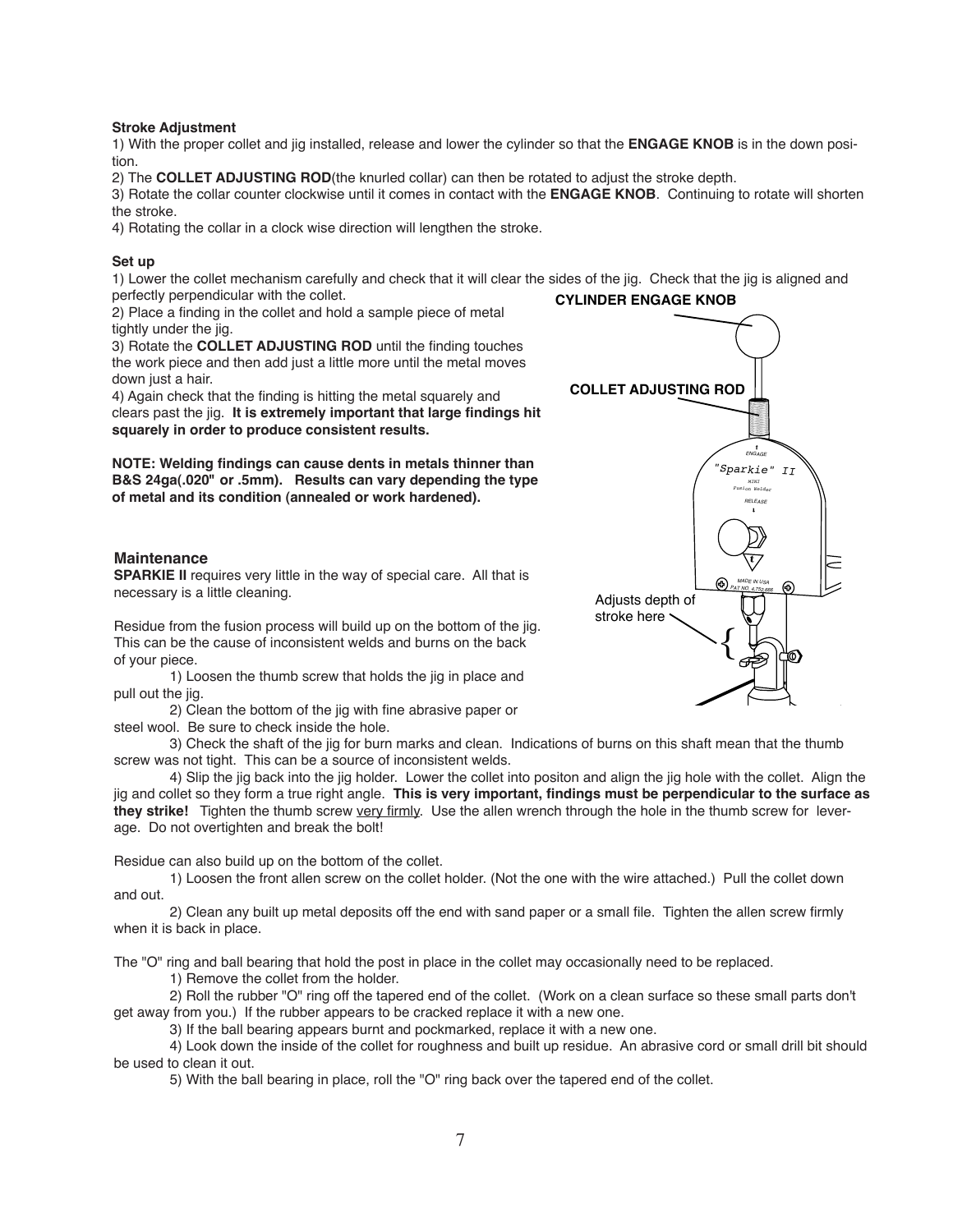6) Replace the collet. Make sure the collet slides all the way back up into the holder before tightening the allen screw. Be sure the allen screw is tightened firmly.

Collets with clips will need the same basic kind of care. Light brushing with a toothbrush is all that is necessary. The clip should hold the findings tightly, preventing burn marks from appearing on the finding. Replace the clip when necessary by removing the two hold down screws. An extra clip was provided with each collet and replacements are available from your dealer.

### **NOTES:**

1) A thin film of water containing a small amount of liquid detergent can be applied to the piece to be welded. It acts as a wetting agent. This will help clean away residue and splash from the weld. It is also very important when welding plated goods and repairs. The wetting agent also helps prevent surface burns.

2) The small black stain that appears around the weld is just carbon. It will wipe off with mild soap and water.

3) The jigs that came with **SPARKIE II** are of an all purpose design. Special jigs can be made by the owner to fit odd shapes and help align production pieces. Jigs can be machined from steel and aluminum as well as cast from wax patterns in brass or bronze.

4) Too small a contact area or holding the work loosely against the jig will cause burned spots on the surface due to poor contact. Developing a consistent technique when holding the work against the jig is very important. The contact must be firm!





5) If the piece to be welded is too small to hold on your finger, place it on a soft eraser or rubber pad. Use the pad to press the work up under the jig.

6) A small amount of silicon lubricant inside of the collet can help smooth the insertion of findings and assure good electrical contact.

7) Re-using findings is not recommended.

8) Remember, always look at the meter before inserting a finding. If you have started to charge, **DON'T REACH UNDER THE COLLET!** You will get a shock! **OUCH!** Turn the power switch **OFF** and wait a few seconds for all the charge to drain.

9) Objects that will fit in the collet other than fusion findings can often be adapted for welding. Use the base of a fusion finding as a model when experimenting with your own designs.

10) Warm **SPARKIE II** up before you start. Turn it **ON** and charge the welder, then turn it **OFF** and let it discharge internally (10 seconds). Do this at least twice to get the juices flowing in the capacitor.